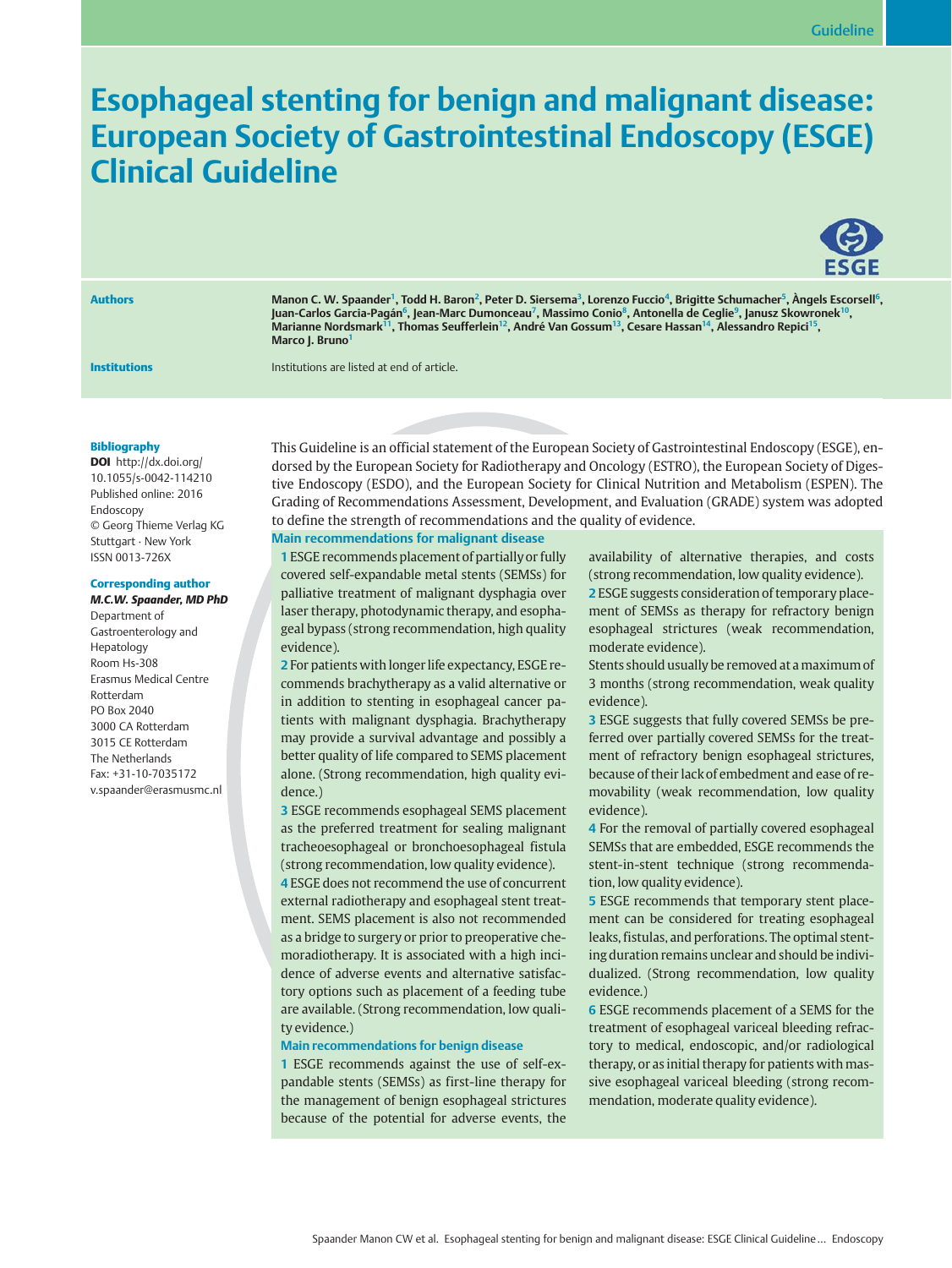## Abbreviations

| <b>BMI</b>    | body mass index                                        |
|---------------|--------------------------------------------------------|
| <sup>CI</sup> | confidence interval                                    |
| CSEMS         | covered self-expandable metal stent                    |
| <b>ESDO</b>   | European Society of Digestive Oncology                 |
| <b>ESGE</b>   | European Society of Gastrointestinal Endoscopy         |
| <b>ESPEN</b>  | European Society for Clinical Nutrition and Metabolism |
| ESTRO         | European Society for Radiotherapy and Oncology         |
| <b>FCSEMS</b> | fully covered self-expandable metal stent              |
| <b>GEI</b>    | gastroesophageal junction                              |
| <b>GRADE</b>  | Grading of Recommendations Assessment,                 |
|               | Development and Evaluation                             |
| <b>HR</b>     | hazard ratio                                           |
|               | PCSEMS partially covered self-expandable metal stent   |
| <b>PEG</b>    | percutaneous endoscopic gastrostomy                    |
| <b>PDT</b>    | photodynamic therapy                                   |
| <b>RBES</b>   | refractory benign esophgeal stricture                  |
| <b>RR</b>     | risk ratio or relative risk                            |
| <b>RCT</b>    | randomized controlled trial                            |
| <b>RTCT</b>   | radiotherapy combined with chemotherapy                |
| <b>SEMS</b>   | self-expandable metal stent                            |
| <b>SEPS</b>   | self-expandable plastic stent                          |
| <b>TIPS</b>   | transjugular intrahepatic portosystemic shunt          |
| OoL           | quality of life                                        |

# Introduction

v,

Esophageal cancer is the eighth most common cancer worldwide with an estimated 456 000 new cases and 400 000 deaths in 2012 [1]. More than 50% of patients with esophageal carcinoma have metastatic disease at the time of diagnosis. Dysphagia is the most common symptom of incurable obstructive esophageal cancer and can be treated by esophageal stent placement. In recent years different designs of esophageal stents have emerged for improving dysphagia and quality of life in patients with malignant esophageal tumor, malignant fistula, or extrinsic compression [2, 3]. Esophageal stent placement in patients with incurable esophageal cancer is aimed at maintaining oral intake and improving quality of life, but it carries a risk of adverse events such as hemorrhage, pain, and fistula [4]. The current variety of commercially available stents for malignant disease comprises uncovered self-expandable metal stents (SEMSs); fully covered self-expandable metal stents (FCSEMSs), in which the entire length of the stent is covered; partially covered self-expandable metal stents (PCSEMSs), in which the proximal and distal ends of the stent are devoid of a covering; and fully covered self-expandable plastic stents (SEPSs). All currently available SEMSs are made of nitinol, a nickel and titanium alloy. In Europe, the types of stents that are predominately used in the treatment of malignant dysphagia are PCSEMSs and FCSEMSs.

Esophageal stents are also commonly used for the treatment of benign esophageal diseases, albeit most stents are not officially approved for this indication. Common and investigative indications include treatment of refractory benign esophageal stricture (RBES), sealing of perforations, leaks, and treatment of acute esophageal variceal bleeding. FCSEMS and PCSEMS as well as SEPS are used for this indication, but only the latter has formal approval for RBES.All stents used for benign esophageal conditions should be removed, except for the self-expandable biodegradable stents that have recently become available in Europe.

This clinical Guideline aims to describe the role of esophageal stents in patients with malignant or benign esophageal disease and makes recommendations on circumstances that warrant their use.

# **Methods**

**V** 

The European Society of Gastrointestinal Endoscopy (ESGE) commissioned this Guideline and appointed a Guideline leader (M.J.B.) who invited the listed authors. The key questions were prepared by the coordinating team (M.C.W.S., J.-M.D., C.H., M.J. B.) and then approved by the other members (see Appendix e1, available online). The coordinating team established task force subgroups, each with a leader (P.D.S. for malignant disease and T.H.B. for benign disease), and divided the key topics among these task forces.

Each task force performed a systematic literature search to prepare evidence-based and well-balanced statements on their assigned key questions. All selected articles were graded for thelevel of evidence and strength of recommendation according to the Grading of Recommendations Assessment, Development and Evaluation (GRADE) system [5]. The numbers of articles retrieved and selected by each task force are indicated in the evidence tables (see **• Tables e1 – e6** in **Appendix e2**, available online).

Each task force proposed statements for their assigned key questions, which were discussed during a meeting in Amsterdam (April 2015). In August 2015, a draft prepared by the coordinating team was sent to all group members. It was also sent for review and endorsement to the European Society for Radiotherapy and Oncology (ESTRO), the European Society of Digestive Oncology (ESDO), and the European Society for Clinical Nutrition and Metabolism (ESPEN). The manuscript was reviewed by two members of the ESGE Governing Board and sent for further comments to the National Societies and ESGE Individual Members. After agreement on a final version, the manuscript was submitted to Endoscopy for publication, All authors agreed on the final revised manuscript.

This Guideline was issued in 2016 and will be considered for review and update in 2021 or sooner if new and relevant evidence becomes available. Any updates to the Guideline in the interim will be noted on the ESGE website: http://www.esge.com/esgeguidelines.html.

#### Recommendations and statements

# ESOPHAGEAL STENTS IN MALIGNANT DISEASE

ESGE recommends placement of partially or fully covered self-expanding metal stents (SEMSs) for palliation of malignant dysphagia over laser therapy, photodynamic therapy, and esophageal bypass (strong recommendation, high quality evidence).

ESGE recommends against the placement of nonexpandable and expandable plastic stents for the palliation of malignant esophageal strictures (strong recommendation, high quality evidence).

#### **Efficacy**

 $\blacktriangledown$ 

Photodynamic therapy (PDT), laser therapy, and esophageal bypass have not been shown to be superior to SEMS placement for the palliation of malignant dysphagia in several randomized con-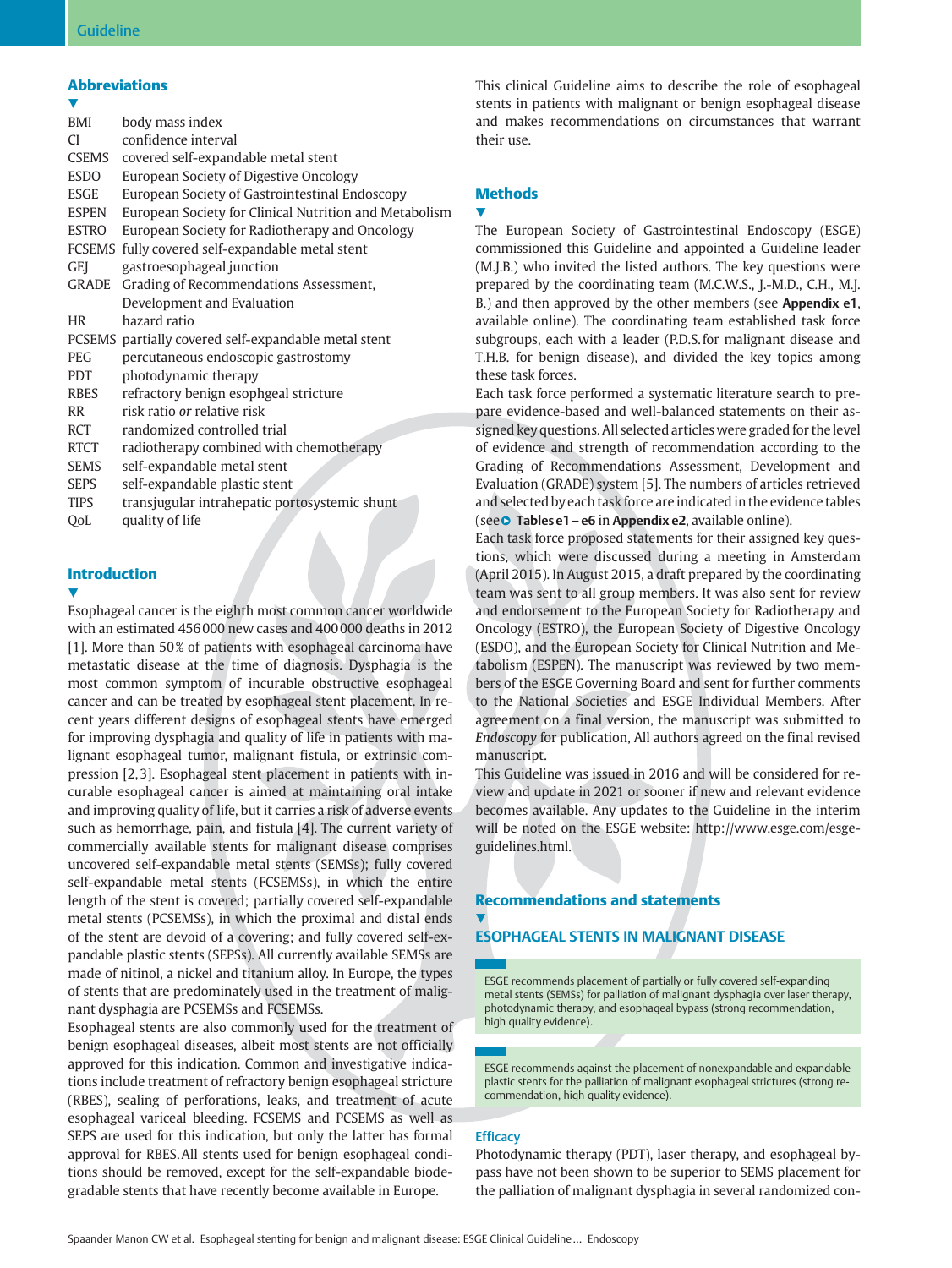trolled trials (RCTs) [6–11]. From 1993 up to 2005 several RCTs have compared SEMS versus rigid plastic stents [12 – 18]. One of the largest published RCTs including 217 patients [17] showed a better improvement in dysphagia score at 1 and 6 weeks with SEMS compared to rigid plastic stents and fewer late adverse events. Systematic reviews and meta-analyses showed that SEMS insertion was superior to rigid plastic stents in terms of improvement and recurrence of dysphagia, as well as occurrence of adverse events including perforation and migration [19, 20].

Multiple types of self-expandable stents are available. They differ in terms of design, luminal diameter, radial force, flexibility, and degree of shortening after deployment. In Europe, partially or fully covered SEMS are used for the treatment of malignant dysphagia because recurrent dysphagia due to tumor ingrowth has been a major drawback of uncovered SEMSs [21]. In most cases a 100 % technical success rate of stent placement has been reported with an improvement in dysphagia score of at least 2 points (from 3 [liquids only] to 1 [almost all solids]) within 1–2 days [20]. Most new stent designs have been evaluated in single-arm prospective or retrospective series. SEPS are similar to SEMS with regard to relief of dysphagia in the short term, but adverse events occurred more often with SEPS, especially migration, making SEMS preferable over SEPS for malignant dysphagia [22].

#### **Safety**

The most prevalent adverse events following stent placement are shown in **© Tablee7** (<mark>Appendix e3</mark>, available online) and details are also presented in Appendix e3. Analysis of pooled data from RCTs and prospective and retrospective studies showed that major adverse events occur in 18%, 21%, and 10% of patients with PCSEMS, FCSEMS, and SEPS, respectively, while recurrent dysphagia develops in 41 %, 29 %, and 37 % of these patients, respectively  $[22-39]$ . Stent insertion-related mortality is  $0\% - 2\%$ [23, 40].

For patients with longer life expectancy, ESGE recommends brachytherapy as a valid alternative or in addition to stenting in esophageal cancer patients with malignant dysphagia. Brachytherapy may provide a survival advantage and possibly a better quality of life compared to SEMS placement alone. (Strong recommendation, high quality evidence.)

Two RCTs have compared SEMS versus brachytherapy. One RCT compared a PCSEMS (Ultraflex) with single-dose intraluminal brachytherapy in 202 patients with incurable esophageal cancer [4]. Compared to SEMS placement, brachytherapy improved dysphagia less rapidly, but after 1 month from treatment, dysphagia score improvement no longer differed significantly between stent placement and brachytherapy. With respect to survival, patients treated by brachytherapy had more days with almost no dysphagia during follow-up than those treated by stent placement. In addition, major complications (i. e., perforation, hemorrhage) occurred more frequently after stent placement than after brachytherapy. There was no difference in recurrent dysphagia and median survival. Quality-of-life (QoL) scores significantly favored brachytherapy, whereas total costs were similar across the two groups. In the other RCT  $(n=65)$ , insertion of SEMS offered a more immediate relief of dysphagia compared to brachytherapy, but quality of life was better with brachytherapy for patients with longer survival [41]. The main limitations of brachytherapy include limited availability, technical difficulty, and need for dedicated logistics and expertise. Therefore this treatment can only be considered in dedicated centers.

# Esophageal stent placement for malignant tracheoesophageal or bronchoesophageal fistula

Esophageal SEMS placement is recommended as the preferred treatment for sealing malignant tracheoesophageal or bronchoesophageal fistula (strong recommendation, low quality evidence).

Application of double stenting (esophagus and airways) can be considered when fistula occlusion is not achieved by esophageal or airway prosthesis alone (strong recommendation, low quality evidence).

Malignant tracheoesophageal or bronchoesophageal fistula develops in 5% to 15% of patients with esophageal cancer and in less than 1 % of patients with lung carcinoma [42, 43]. Because of advances in palliative treatment, the incidence has increased over the last 30 years to above 10 % among all nonresected esophageal cancers [44].

Tracheoesophageal or bronchoesophageal fistulas are usually late developments of advanced cancer of the esophagus, lung, or mediastinum, caused by tumoral invasion or as an adverse event of cancer therapies, in particular chemoradiotherapy [45–47]. Importantly, the condition of such patients has often already significantly deteriorated when they develop a fistula and the remaining life expectancy is short (weeks to months). Rapid relief of disabling symptoms due to the fistula, preferably by minimally invasive treatment, is thus of pivotal importance in order to improve quality of life.

Esophageal stenting is the most widely used approach [48]. Multiple studies using SEMSs for sealing off esophageal – airway fistulas have reported improvement in symptoms and sealing of the fistula in 75 %–100 % of patients [2, 42, 43, 49–55]. Application of double stenting (esophagus and airways) can be considered when fistula occlusion is not achieved by esophageal or airway prosthesis alone [51, 56–58]. In the largest prospective series, Shin et al. successfully placed SEMSs in 61 patients with malignant esophageal–airway fistulas, sealing off the fistula in 49 patients (80 %), while 10 patients (16 %) required concomitant airway stents [42]. Re-opening of the fistula occurred in 17 patients (35 %); of these, 8 were successfully re-treated with SEMSs, in 2 patients the fistula was closed spontaneously, and 7 patients did not undergo further treatment [42].

Procedure-related complications are reported in 0%-27% of patients with a mortality rate of 0 %–12 % [42, 43, 49, 50, 52, 54].

In another study that compared quality of life following placement of a SEMS versus gastrostomy or jejunostomy or best supportive care, quality of life improved more with SEMS placement, particularly for symptoms of dyspnea, dysphagia, other eating problems, dry mouth, cough, and hypersalivation [59]. In three large retrospective studies, esophageal stent placement was associated with a significant improvement in survival compared with no sealing of the fistula, a feeding gastrostomy or jejunostomy, or best supportive care [42, 43, 50].

# Stent placement for malignant dysphagia as a bridge to surgery

ESGE does not recommend SEMS placement as a bridge to surgery or prior to preoperative chemoradiotherapy. It is associated with a high incidence of adverse events, and other satisfactory options such as placement of a feeding tube are preferable. (Strong recommendation, low quality evidence.)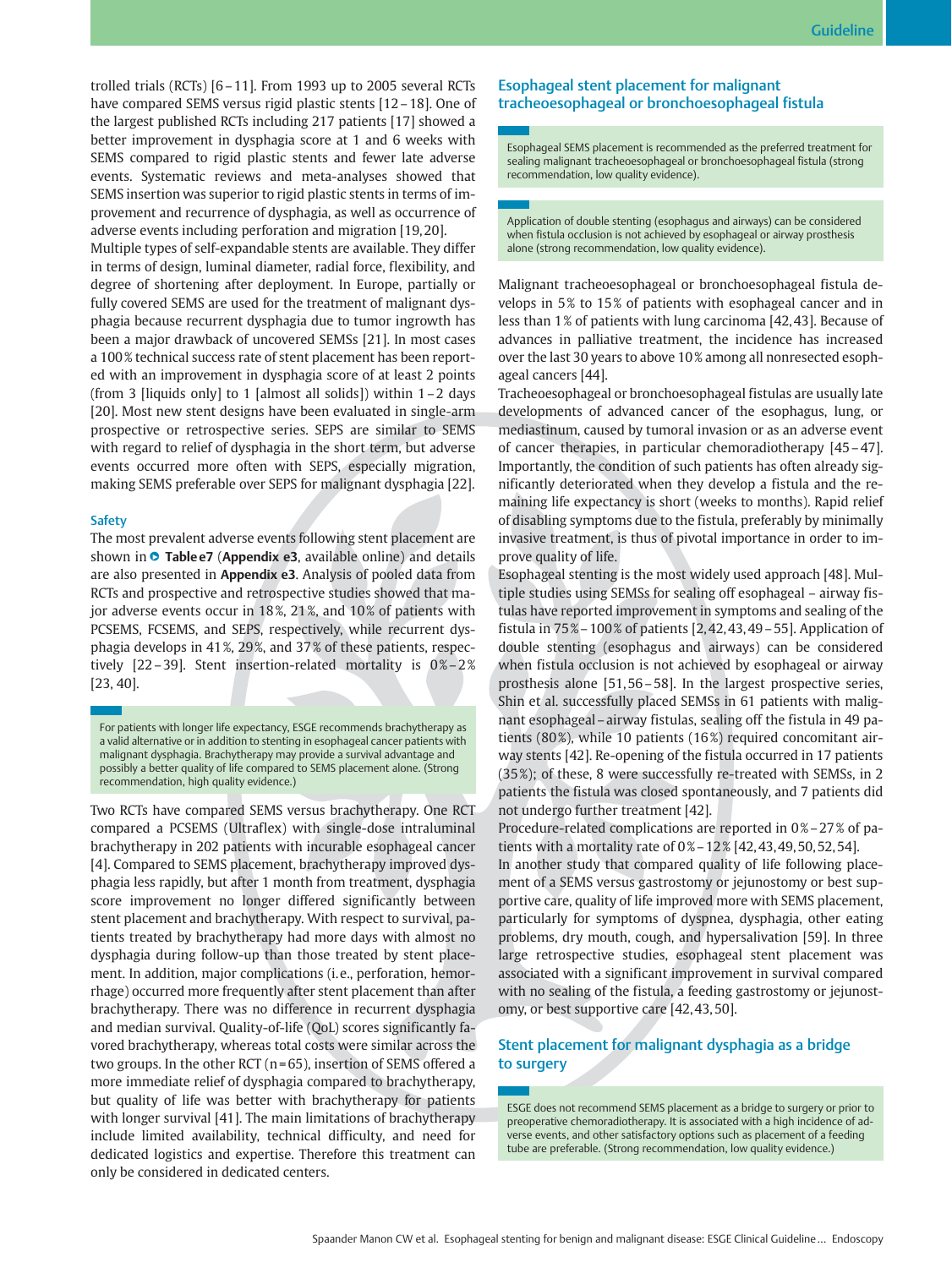It is now accepted that neoadjuvant chemotherapy or chemoradiotherapy should be administered to all patients with a resectable esophageal cancer, except for cancers staged 0–IIA [60–62]. In a systematic review and meta-analysis of 9 studies ( $n = 180$  patients) on esophageal stenting preceding or concomitant with neoadjuvant chemotherapy for esophageal cancer, the procedural success rate was 95 % (95 % confidence interval [95 %CI] 90 %– 98 %) [63]. There was a significant decrease in dysphagia score and a nonsignificant increase in patient weight (0.6 kg) and serum albumin. However, major adverse events were extremely frequent, including stent migration (incidence 32 %, 95 %CI 26 %– 40 %) and chest discomfort (incidence 51.4 %, 95 %CI 21 %–81 %). SEPS were used in 5 of the 9 studies (41 % of patients). The negative impact on oncologic outcome of SEMS placement as bridge to surgery was also confirmed in a large European cohort of 2944 patients [64]. This study showed an in-hospital postoperative mortality and morbidity rate for the SEMS versus control groups of 13.2 % versus 8.6 % and 63.2 % versus 59.2 %, respectively. In addition, significant differences in R0 resection (71.0% vs. 85.5%), median time to recurrence (6.5 vs. 9.0 months), and 3-year overall survival (25 % vs. 44 %) were found, to the disadvantage of the SEMS group. The results remained significant after excluding SEMS-related esophageal perforations and after adjusting for confounding factors. Similar unfavorable results have been reported with biodegradable stents as a bridge to surgery [65].

Profound weight loss and malnutrition as a consequence of severe dysphagia and cancer cachexia are cardinal symptoms in esophageal cancer [66, 67]. To detect nutritional disturbances at an early stage, the European Society for Clinical Nutrition and Metabolism (ESPEN) recommends regular evaluation of nutritional intake, weight change, and body mass index (BMI), at the time of cancer diagnosis and repeated according to the stability of the clinical situation [68]. In patients with digestive cancer, body composition may be quite easily assessed from computed tomography scans [69]. ESPEN recommends nutritional support prior to major surgery in patients with severe nutritional risk (e. g., those with weight loss > 10–15 % within 6 months) as a grade A recommendation [70]. If oral feed intake is inadequate despite counseling and oral nutritional supplements, supplemental enteral nutrition or, if the latter is not sufficient or possible, parenteral nutrition is recommended [68, 71]. In patients with severe dysphagia, this can be achieved through nasogastric tube placement, percutaneous feeding tube placement, or parenteral nutrition. Percutaneous endoscopic gastrostomy (PEG) or endoscopic jejunostomy is recommended by ESPEN in place of nasogastric tube placement if enteral feeding is scheduled to last more than 2–3 weeks [72, 73]. Furthermore, a Cochrane review of RCTs showed that intervention failure (e.g., feeding interruption, blocking or leakage of the tube, no adherence to treatment) was more frequent with nasogastric tube placement compared with PEG feeding (risk ratio [RR] 0.24, 95 %CI 0.08–0.76) [74]. However, in esophageal cancer patients who are scheduled to undergo a gastric tube reconstruction a PEG placement may be contraindicated, in which case a feeding tube is the preferred treatment. The proportion of patients who refuse placement of a feeding tube in the setting of head and neck cancer patients treated with (chemo)radiation has been found to be very low  $(4\%$  in an RCT) [75].

# Esophageal stents and concomitant palliative treatment with radiotherapy

ESGE does not recommend the concurrent use of radiotherapy if an esophageal stent is present (strong recommendation, low quality evidence).

ESGE suggests that SEMS placement with concurrent single-dose brachytherapy is safe and effective for relief of dysphagia (weak recommendation, low quality evidence).

In contrast to the rapid improvement in dysphagia by stent placement, palliative radiotherapy improves dysphagia after 4 to 6 weeks [76]. Temporary and permanent placement of retrievable metallic stents with concurrent radiotherapy has been suggested as an effective method for increasing survival, immediately improving dysphagia and dietary intake in the period before the effects of radiotherapy become apparent [77–80]. However, a higher risk of life-threatening adverse events has been reported, suggesting that palliative stenting should be delayed until radiotherapy has failed [81–83].

Potential scattering from the metal material in SEMSs may complicate radiation dosimetry. In a simulated clinical protocol measuring the effects of esophageal stents of various materials and designs on radiation effects on tissue adjacent to the stent in the radiation field, a dose enhancement was seen with SEPSs and stainless steel stents, and not with nitinol stents [84]. In another study, dose perturbation by SEMSs was related to the density of the mesh, with a higher density having greater effect, while SEPS and biodegradable stents had minimal-to-no dose effects outside of the radiopaque markers [85].

In contrast to external radiotherapy, the combination of SEMS and single-dose brachytherapy has been reported to be feasible and safe as a palliative treatment in patients with advanced esophageal cancer [77, 86]. In an RCT that included 53 patients, Guo et al. compared conventional SEMS treatment with SEMS loaded with iodine-125 seeds for brachytherapy; these authors reported a significantly longer dysphagia-free period and longer survival in the irradiation stent group [25, 87].

Data on the use of biodegradable stents in patients receiving brachytherapy are limited, but a high rate of major stent-related complications has been described and a normal diet could not be tolerated because of retrosternal pain and vomiting in more than one third of patients [78].

# Esophageal stent placement after palliative chemotherapy and radiotherapy

Data are contradictory with respect to the risk of major adverse events in patients receiving a stent for recurrent malignancy following radiotherapy alone or combined with chemotherapy (RTCT). Some studies show an increased risk while other studies, including a meta-analysis, do not report any relationship between SEMS placement after RTCT and the incidence of life-threatening adverse events or survival; only minor adverse events such as chest pain are associated, suggesting stenting is safe in these patients [18, 22, 32, 88–94]. In detail, the reported rate of life-threatening adverse events ranged from 16% to 77% in patients treated with stents after RTCT compared to  $0\%$  to  $45\%$  in patients without previous treatment [18, 22, 32, 88–91]. Reported stent-related mortality ranged from 0% to 54% in patients with prior RTCT compared to 0% to 6% in patients without prior RTCT.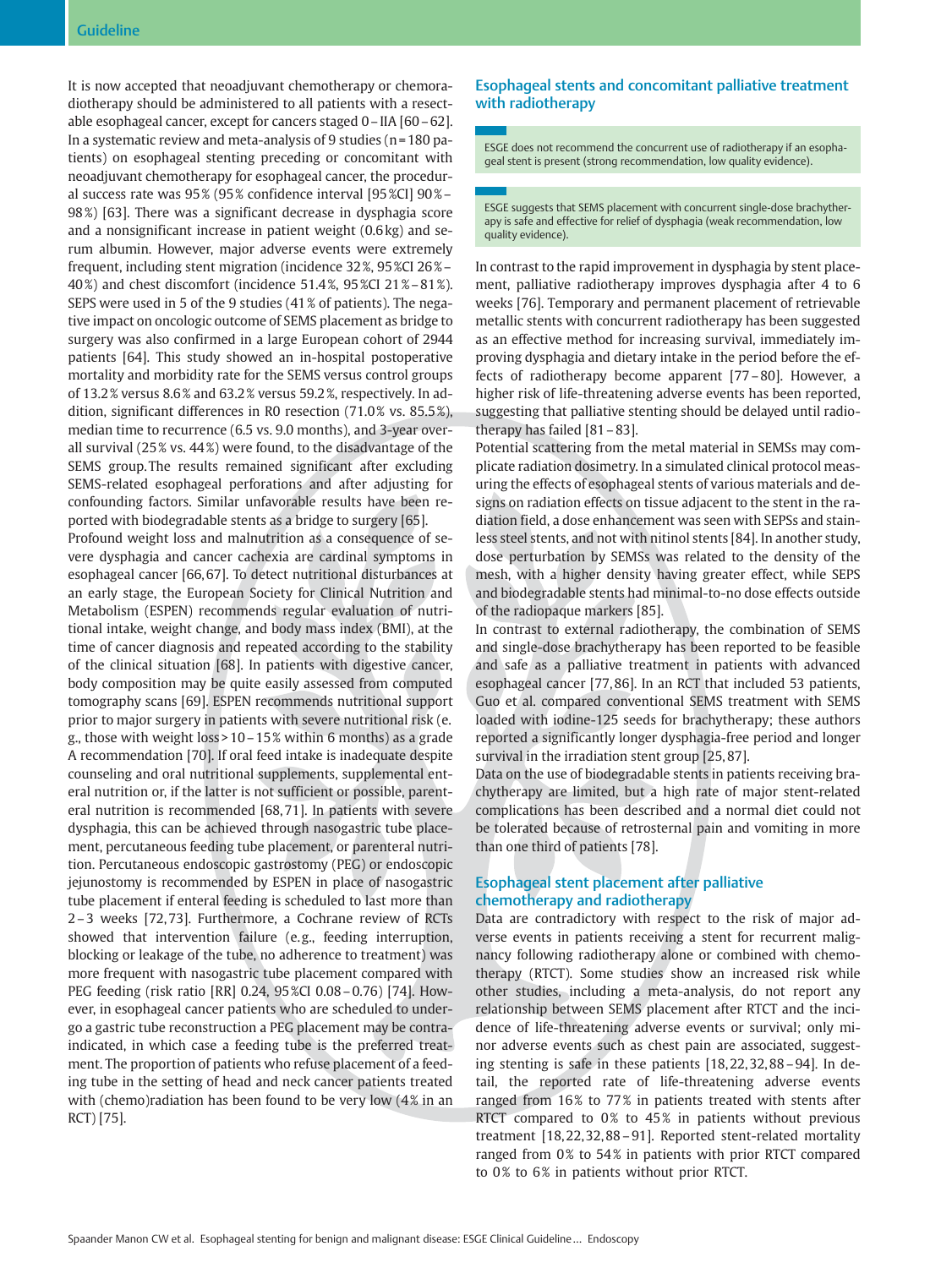It has been suggested that the increased risk, if any, of developing life-threatening adverse events, in patients with prior RTCT may be related to the radiation-induced damage on the esophageal wall, potentiated by chemotherapy. However, it is difficult to discern whether such stent-related adverse events are due to stents and radiation effects, the advanced nature of the disease process, or both. Radiotherapy can cause esophagitis, ulcerations, submucosal fibrosis, and vasculitis, with ischemic damage of the esophageal wall causing esophageal perforations and esophageal–respiratory fistulas via local hypoxemia. Although SEMS placement is effective for short-term palliation of malignant dysphagia, stent pressure on a damaged esophageal wall increases the risk of necrosis [89, 95–99]. The effect of radiation on the esophageal wall is dose-dependent, with serious damage especially when doses greater than 6Gy have been administered [97, 99]. The risks of sudden fatal hemorrhage and formation of a respiratory fistula are relatively high in patients with invasive (T4) cancer [47, 96].

# ESOPHAGEAL STENTS IN BENIGN DISEASE Refractory benign strictures

ESGE recommends against the use of SEMSs as first-line therapy for the management of benign esophageal strictures because of the potential for adverse events, the availability of alternative therapies, and costs (strong recommendation, low quality evidence).

Most studies have used expandable stents for treatment of refractory or recurrent esophageal strictures as defined by Kochman: generally when more than 3 to 5 dilations (either mechanical or pneumatic) have been performed without clinical and endoscopic response or when it was impossible to achieve a 14 mm lumen over 3 dilation sessions [100]. No studies have compared the clinical efficacy of different initial strategies (i. e., dilation vs. stent placement). Therefore, algorithms are mainly based on the experience of tertiary referral centers [101]. Most experts agree that stent placement should be considered when other treatment options (dilation with or without intralesional triamcinolone acetate injections and/or incisional therapy) have failed, though a clear definition of clinical failure has not been uniformly adopted.

ESGE suggests consideration of temporary placement of self-expandable stents for refractory benign esophageal strictures (weak recommendation moderate quality evidence).

ESGE does not recommend a specific type of expandable stent (covered metal, plastic, biodegradable) because none has been shown to be superior to any other for this indication (strong recommendation, moderate quality evidence)

A recent systematic review and meta-analysis (10 prospective and 8 retrospective studies; 444 patients) evaluated the clinical outcome of stent placement for refractory benign esophageal stricture (RBES) [102]. FCSEMS were used in 9 studies (227 patients), 8 trials used SEPS (140 patients) and 4 studies used biodegradable stents (77 patients). Overall, the pooled clinical success rate was 40.5 % (95 %CI 31.5 %–49.5 %). Patients treated with SEPS and SEMS did not have significantly different success rates compared with patients treated with biodegradable stents. The overall migration rate was 28.6 % (95 %CI 21.9 %–37.1 %). Stent removal was successful in 99 % of cases. Finally, the overall adverse event rate was 20.6 % (95 %CI, 15.3 %–28.1 %) with no significant difference between the three types of stents. Only one patient died; this was due to massive bleeding.

#### Factors predicting successful stent treatment

A systematic review demonstrated that the clinical success of stenting in RBES was significantly lower in patients with cervical strictures and for strictures longer than 2 cm [100]. The latter finding was confirmed by a prospective study showing stricture length as the only factor associated with success, with longer strictures being at higher risk of recurrence (hazard ratio [HR] 1.37, 95 %CI 1.08–1.75) [103]. The previously mentioned review and meta-analysis by Fuccio et al. [102] showed that the etiology of the stricture might influence outcome, with esophageal strictures that had developed after surgical resection or radiation therapy being potentially more responsive to stent treatment. However, no firm conclusion can be drawn because many etiologies of stricture were under-represented and, in many studies, the results were not stratified according to the stricture etiology.

ESGE does not recommend permanent stent placement for refractory benign esophageal stricture; stents should usually be removed at a maximum of 3 months (strong recommendation, weak quality evidence).

No studies have compared different strategies in terms of stenting duration. It is generally accepted that FCSEMSs or SEPSs should remain in place for at least 6–8 weeks and no more than 12 weeks, to maximize success and to minimize the risk of hyperplastic tissue reaction and stent embedment. Indeed, a large multicenter study that specifically addressed the safety of endoscopic removal of self-expandable stents inserted to treat RBES found no association between indwelling time and the risk of major adverse events [104].

ESGE suggests that FCSEMSs be preferred over PCSEMSs for the treatment of refractory benign esophageal stricture, because of their lack of embedment and ease of removability (weak recommendation, low quality evidence).

The use of partially covered or uncovered SEMS in benign strictures should be avoided because the hyperplastic tissue reaction of the esophageal mucosa to the bare metal mesh often results in recurrent dysphagia. Furthermore, complete embedding of the uncovered metal wires in the esophageal wall may preclude safe stent removal [105, 106].

ESGE recommends the stent-in-stent technique to remove PCSEMSs that are embedded in the esophageal wall (strong recommendation, low quality evidence).

In the case of embedded PCSEMSs, temporary placement of a second, fully covered, stent in the first stent ("stent-in-stent" technique) has been shown to facilitate safe removal of the embedded stent, by induction of pressure necrosis of the overgrowing and ingrowing mucosa [103, 107–110]. Stents used for the stent-instent technique should have a fully covered design and a diameter at least equal to that of the partially covered embedded stent in order to provide sufficient pressure at the site of embedment. In addition, the fully covered stent needs to overlap completely tissue ingrowth inside the lumen of the partially covered stent. The second stent is left in place for 10–14 days, before it is retrieved and removal of the embedded PCSEMS is attempted. The success rate of the stent-in-stent technique is above 90 %; in the case of failure, a second FCSEMS should be placed and left in place for 10–14 days before a second attempt to remove the stent is performed [103].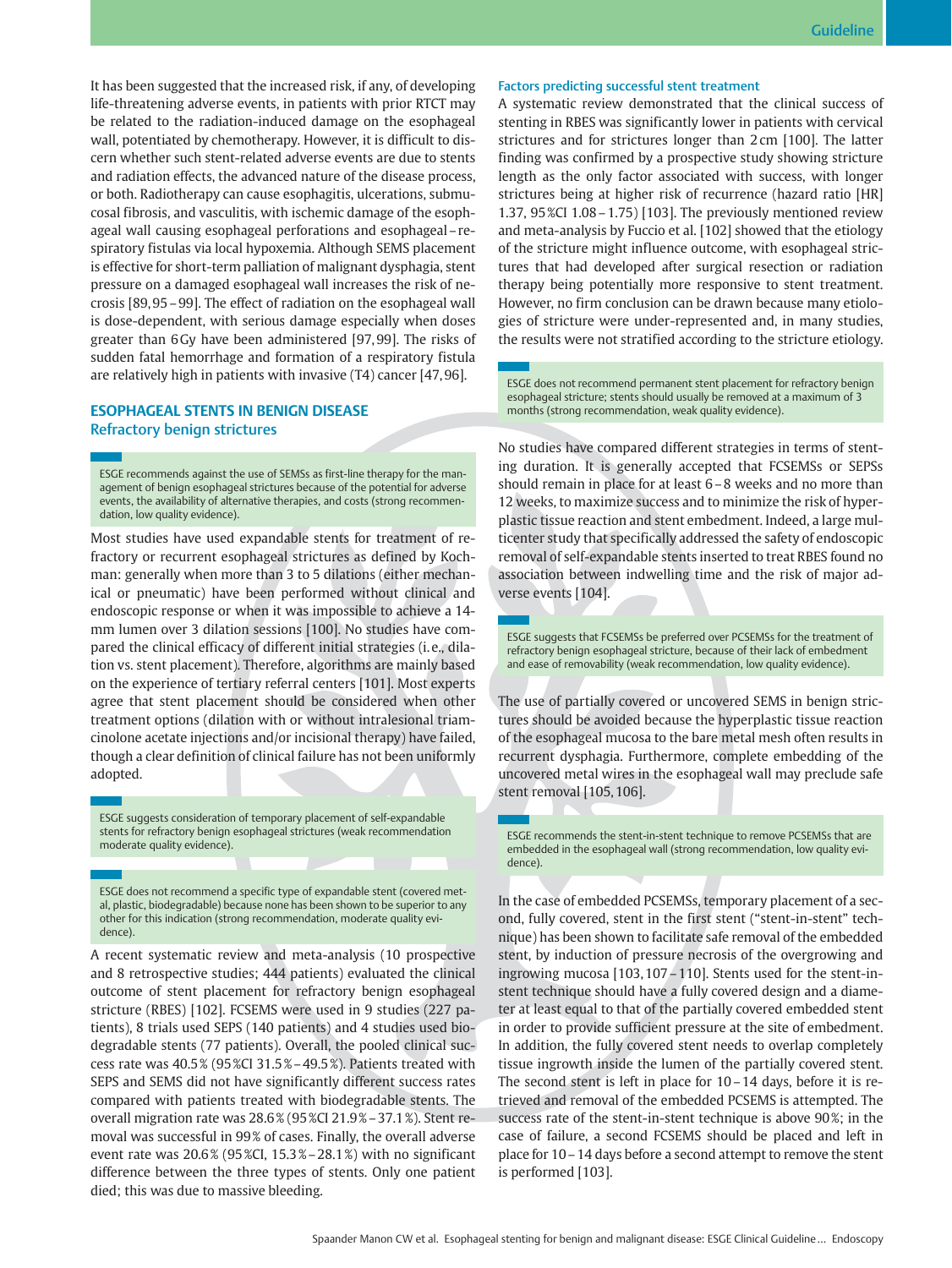#### Esophageal stent placement in combination with other dilation approaches

ESGE suggests that a combined approach of stent placement with additional techniques (e. g., corticosteroid injection, chemotherapeutic topical application) should not be used in an attempt to improve the long-term benefit of temporary stenting (weak recommendation, very low quality evidence).

Endoscopic incisional therapy has been proposed as either an alternative or additional treatment to endoscopic dilation. Initially proposed for the treatment of recurrent Schatzki rings, it has also been used for the treatment of anastomotic strictures. To our knowledge there have been no studies that have reported using a combined or sequential approach with incisional therapy followed by stent placement.

In order to prevent stricture recurrence, corticosteroid injection into the stricture followed by dilation was proposed more than 10 years ago [111]. Small retrospective studies reporting corticosteroid injection before stent placement do not allow conclusions to be drawn on the additional clinical value for prolonging efficacy following temporary stent placement [112].

Topical application of mitomycin-C has been proposed for refractory corrosive esophageal strictures. Mitomycin-C is a chemotherapeutic agent that inhibits the proliferation of fibroblasts and collagen synthesis and has been proposed to prevent stricture relapse. There are few available studies, mainly case reports and small series, to support its use, and no studies of this treatment combined with stent placement [113, 114].

#### Treatment options after stent failure for refractory benign esophageal stricture

If refractory benign esophageal stricture has not satisfactorily improved after 2 separate treatments with temporary stenting, ESGE suggests alternative treatment strategies such as self-dilation or surgical treatment (weak recommendation, low quality evidence).

In poor surgical candidates, ESGE recommends self-dilation with rigid dilators (strong recommendation, low quality evidence).

Stent placement for treatment of RBES may be repeated although the majority of studies have demonstrated that additional stent placement does not produce significant incremental benefit [106, 115]. If sustained stricture resolution is not obtained after temporary stenting on two occasions, the suggested treatment options are self-dilation and surgery. Surgery is advised when possible according to anatomical extent as well as patient condition and willingness to undergo such a complex surgical procedure. The best candidates for self-dilation are those who are selfmotivated, compliant, and poor surgical candidates [116, 117]. Based on two retrospective studies, esophageal self-dilation was successful in treating 90% of patients, with significant improvement in global dysphagia scores and overall quality of life [116, 117].

#### Benign esophageal leaks, fistulas, and perforations

ESGE recommends that temporary stent placement can be considered for treatment of leaks, fistulas, and perforations. No specific type of stent can be recommended and the duration of stenting should be individualized. (Strong recommendation, low quality of evidence).

SEMSs have been used for management of perforations and leaks [118, 119]. Closure of an iatrogenic perforation can also be performed by other endoscopic methods [120]. © Table e5 (Appendix e2, available online) shows the results of the published studies on the efficacy and safety of SEMS placement for benign rupture and leakage. In two systematic reviews, the clinical success after placement of temporary stents (FCSEMSs, PCSEMSs, and SEPSs) for benign rupture and anastomotic leaks of the esophagus was similar with different stent types (FSEMS 85 %, PSEMS 86%, SEPS 84% [121, 122]. The mean duration of stenting was 7 weeks. Stent migration occurred in 25 %, and it occurred more often with SEPS (26%) and FCSEMS (26%).

Data on the use of biodegradable stents are limited. In a small study, 4 of 5 patients with an esophageal leak or anastomotic perforation achieved long-term leak sealing after placement of a covered biodegradable stent [123].

The optimal duration of stenting remains unknown. In most studies stent removal was performed 6–8 weeks (range 4–10 weeks) after insertion. Stent-associated esophagorespiratory fistula is a serious adverse event that may occur as a consequence of SEMS placement for benign disease. In one retrospective study of 397 patients, 20 patients developed esophagorespiratory fistulas after a median of 5 months following stent placement [124]. Most fistulas occurred at the proximal edge of the stent and in the setting of prior external radiation therapy; thus the cause may have been ischemic pressure necrosis.

# Acute variceal bleeding

ESGE recommends considering placement of a SEMS for the treatment of esophageal variceal bleeding refractory to medical, endoscopic, and/or radiological therapy, or as initial therapy for patients with massive bleeding (strong recommendation, moderate quality evidence).

**O** Table e6 (Appendix e2, available online) shows the results of the published studies to date on the applicability, efficacy and safety of covered SEMS for acute esophageal variceal bleeding [125– 131] Most published studies are observational studies [125– 131]. Results from these studies are in agreement with a recently published systematic review and meta-analysis showing that treatment with SEMSs is successful in controlling severe or refractory acute variceal bleeding, without the occurrence of severe adverse events and with a 1-month survival of more than 60 %; these findings confirmed that this therapy can be used as a bridge to transjugular intrahepatic portosystemic shunt (TIPS) or liver transplantation in a significant proportion of patients [132].

An RCT compared patient outcome after SEMS placement (SX-Ella Danis stent; n = 13) versus balloon tamponade (Sengstaken-Blakemore tube;  $n = 15$ ) in patients with esophageal variceal bleeding refractory to medical and endoscopic treatment [133]. Successful therapy was significantly more frequent in the stent than in the balloon tamponade group (66 % vs. 20 %) with a significantly higher rate for control of bleeding (85% vs. 47%), lower transfusion requirements  $(3\pm3.4 \text{ vs. } 6\pm4.8 \text{ packed red blood cell})$ units), and a lower incidence of serious adverse events (15 % vs. 47 %), mainly due to differences in aspiration pneumonia (0 vs. 5) and esophageal tear (1 patient in the balloon tamponade group). No significant difference in 6-week survival was observed (54 % vs. 40 %).

Despite the efficacy of stent placement in controlling acute variceal bleeding, a mortality rate of 25 % has been described in these patients, reflecting the seriousness of the underlying condition of the patient in the case of refractory acute variceal bleeding [129]. In published studies SEMSs have remained in place for up to 2 weeks [125, 131, 134, 135]. When a dedicated SEMS is used retrieval is done using a specifically designed system (PEX-Ella or extractor for SX-Ella Stent Danis).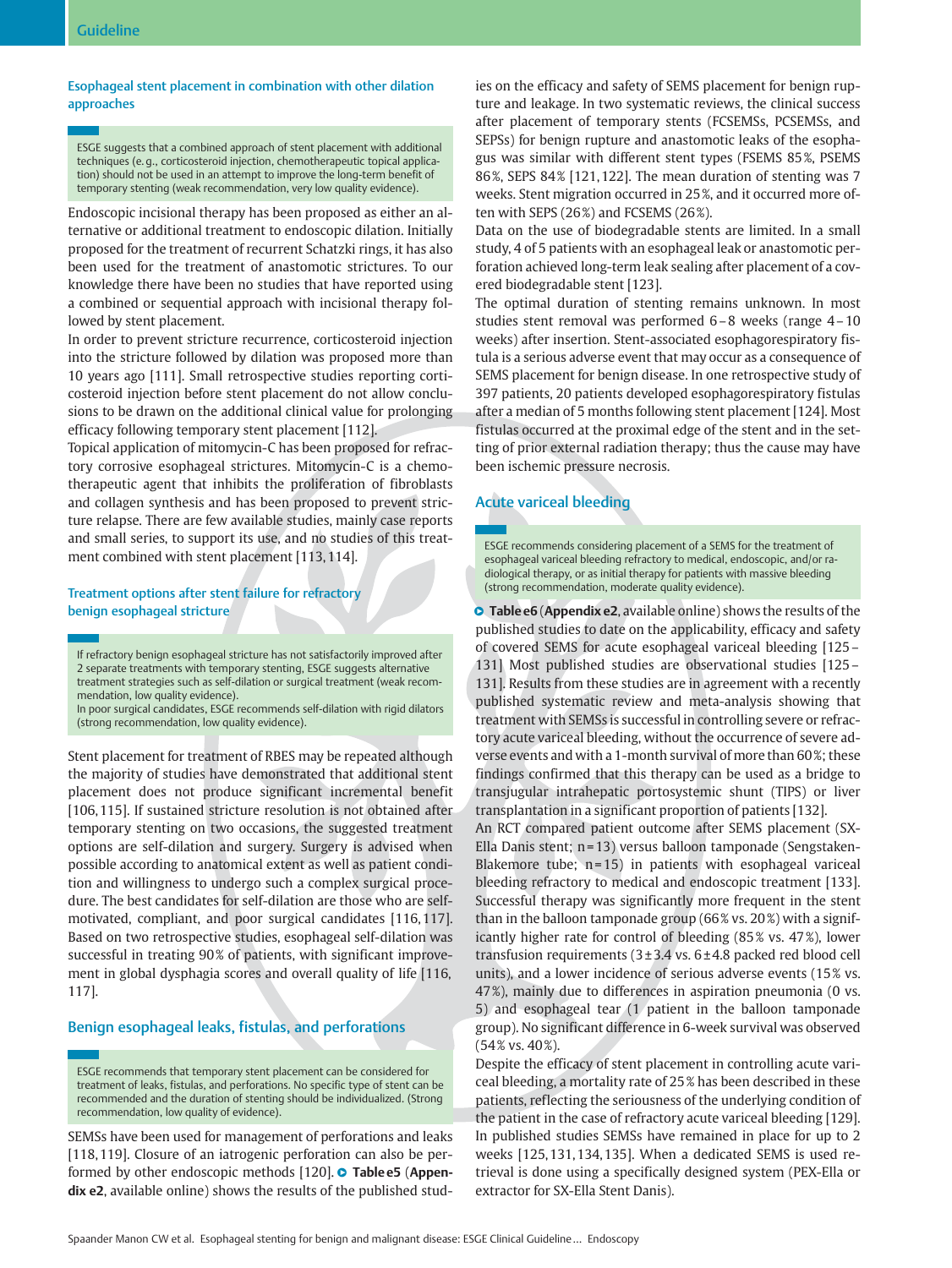This Guideline, produced by ESGE and endorsed by the European Society for Radiotherapy and Oncology (ESTRO), the European Society of Digestive Oncology (ESDO), and the European Society for Clinical Nutrition and Metabolism (ESPEN), represents a consensus of best practice based on the available evidence at the time of preparation. The Guideline may not apply in all situations and should be interpreted in the light of specific clinical situations and resource availability. Further controlled clinical studies may be needed to clarify aspects of the statements, and revision may be necessary as new data appear. Clinical consideration may justify a course of action at variance to the recommendations. The Guidelines is intended to be an educational device to provide information that may assist endoscopists in providing care to patients. It is not a set of rules and should not be construed as establishing a legal standard of care or as encouraging, advocating, requiring, or discouraging any particular treatment.

Competing interests: T. H. Baron and M. J. Bruno have ongoing lecture/consultancy roles for Cook Medical and Boston Scientific. J-C. Garcia-Pagán has received grants from W. L Gore (2016– 2020), Exalenz (2016–2017) and Novartis (2016–2017). P. D. Siersema received research support from Cook Medical, Ireland (2014–2016). M. C. W. Spaander supported a Boston Scientific esophageal stent trial (2012–2015). M. Conio, A. de Ceglie, J.-M. Dumonceau, A. Escorsell, L. Fuccio, C. Hassan, M. Nordsmark, A. Repici, B. Schumacher, T. Seufferlein, J. Skowronek, A. Van Gossum have no competing interests.

#### Institutions

- <sup>1</sup> Department of Gastroenterology and Hepatology, Erasmus Medical Center Cancer Institute, Rotterdam, The Netherlands
- <sup>2</sup> Department of Internal Medicine, Division of Gastroenterology and Hepatology, University of North Carolina, Chapel Hill, North Carolina, USA
- <sup>3</sup> Department of Gastroenterology and Hepatology, Radboud University Medical Center, Nijmegen, The Netherlands
- <sup>4</sup> Department of Medical and Surgical Sciences, S. Orsola-Malpighi Hospital, University of Bologna, Bologna, Italy
- <sup>5</sup> Klinik für Innere Medizin und Gastroenterologie, Elisabeth Krankenhaus Essen, Essen, Germany
- <sup>6</sup> Liver Unit, Hospital Clínic, Barcelona, Spain
- <sup>7</sup> Gedyt Endoscopy Center, Buenos Aires, Argentina
- <sup>8</sup> Department Gastroenterology and Endoscopy, Ospedale di Sanremo, Sanremo, Italy
- <sup>9</sup> Department of Gastroenterology, National Cancer Institute, Bari, Italy
- <sup>10</sup> Brachytherapy Department, Greater Poland Cancer Center, Poznan, Poland; Electroradiology Department, Poznan University of Medical Sciences, Poland
- <sup>11</sup> Department of Oncology, Aarhus University Hospital, Aarhus, Denmark
- <sup>12</sup> Department of Internal Medicine I, Ulm University, Ulm, Germany <sup>13</sup> Department of Gastroenterology and Hepatology, Hôpital Erasme, Free University of Brussels, Brussels, Belgium.
- <sup>14</sup> Department of Gastroenterology, Nuovo Regina Margherita Hospital, Rome, Italy
- <sup>15</sup> Endoscopy Unit, IRCCS Istituto Clinico Humanitas, Rozzano, Milan, Italy

#### **References**

- 1 Ferlay J, Steliarova-Foucher E, Lortet-Tieulent J et al. Cancer incidence and mortality patterns in Europe: estimates for 40 countries in 2012. Eur J Cancer 2013; 49: 1374–1403
- 2 Van Heel NC, Haringsma J, Spaander MC et al. Esophageal stents for the palliation of malignant dysphagia and fistula recurrence after esophagectomy. Gastrointest Endosc 2010; 72: 249–254
- 3 van Heel NC, Haringsma J, Spaander MC et al. Esophageal stents for the relief of malignant dysphagia due to extrinsic compression. Endoscopy 2010; 42: 536–540
- 4 Homs MY, Steyerberg EW, Eijkenboom WM et al. Single-dose brachytherapy versus metal stent placement for the palliation of dysphagia from oesophageal cancer: multicentre randomised trial. Lancet 2004; 364: 1497–1504
- 5 Dumonceau JM, Hassan C, Riphaus A et al. European Society of Gastrointestinal Endoscopy (ESGE) Guideline Development Policy. Endoscopy 2012; 44: 626–629
- 6 Alderson D, Wright PD. Laser recanalization versus endoscopic intubation in the palliation of malignant dysphagia. Br J Surg 1990; 77: 1151–1153
- 7 Carter R, Smith JS, Anderson JR. Laser recanalization versus endoscopic intubation in the palliation of malignant dysphagia: a randomized prospective study. Br J Surg 1992; 79: 1167–1170
- 8 Fuchs KH, Freys SM, Schaube H et al. Randomized comparison of endoscopic palliation of malignant esophageal stenoses. Surg Endosc 1991; 5: 63–67
- 9 Adam A, Ellul J, Watkinson AF et al. Palliation of inoperable esophageal carcinoma: a prospective randomized trial of laser therapy and stent placement. Radiology 1997; 202: 344–348
- 10 Dallal HJ, Smith GD, Grieve DC et al. A randomized trial of thermal ablative therapy versus expandable metal stents in the palliative treatment of patients with esophageal carcinoma. Gastrointest Endosc 2001; 54: 549–557
- 11 Aoki T, Osaka Y, Takagi Y et al. Comparative study of self-expandable metallic stent and bypass surgery for inoperable esophageal cancer. Dis Esophagus 2001; 14: 208–211
- 12 Knyrim K, Wagner HJ, Bethge N et al. A controlled trial of an expansile metal stent for palliation of esophageal obstruction due to inoperable cancer. New Engl J Med 1993; 329: 1302–1307
- 13 Roseveare CD, Patel P, Simmonds N et al. Metal stents improve dysphagia, nutrition and survival in malignant oesophageal stenosis: a randomized controlled trial comparing modified Gianturco Z-stents with plastic Atkinson tubes. Eur J Gastroenterol Hepatol 1998; 10: 653–657
- 14 De Palma GD, di Matteo E, Romano G et al. Plastic prosthesis versus expandable metal stents for palliation of inoperable esophageal thoracic carcinoma: a controlled prospective study. Gastrointest Endosc 1996; 43: 478–482
- 15 O'Donnell CA, Fullarton GM, Watt E et al. Randomized clinical trial comparing self-expanding metallic stents with plastic endoprostheses in the palliation of oesophageal cancer. Br J Surg 2002; 89: 985–992
- 16 Sanyika C, Corr P, Haffejee A. Palliative treatment of oesophageal carcinoma – efficacy of plastic versus self-expandable stents. S Afr Med J 1999; 89: 640–643
- 17 Shenfine J, McNamee P, Steen N et al. A pragmatic randomised controlled trial of the cost-effectiveness of palliative therapies for patients with inoperable oesophageal cancer. Health Technol Assess 2005; 9: iii, 1–121
- 18 Siersema PD, Hop WC, Dees J et al. Coated self-expanding metal stents versus latex prostheses for esophagogastric cancer with special reference to prior radiation and chemotherapy: a controlled, prospective study. Gastrointest Endosc 1998; 47: 113–120
- 19 Sreedharan A, Harris K, Crellin A et al. Interventions for dysphagia in oesophageal cancer. Cochrane Database Syst Rev 2009; 4: CD005048
- 20 Dai Y, Li C, Xie Y et al. Interventions for dysphagia in oesophageal cancer. Cochrane Database Syst Rev 2014; 10: CD005048
- 21 Vakil N, Morris AI, Marcon N et al. A prospective, randomized, controlled trial of covered expandable metal stents in the palliation of malignant esophageal obstruction at the gastroesophageal junction. Am J Gastroenterol 2001; 96: 1791–1796
- 22 Conio M, Repici A, Battaglia G et al. A randomized prospective comparison of self-expandable plastic stents and partially covered self-expandable metal stents in the palliation of malignant esophageal dysphagia. Am J Gastroenterol 2007; 102: 2667–2677
- 23 Parthipun A, Diamantopoulos A, Shaw A et al. Self-expanding metal stents in palliative malignant oesophageal dysplasia. Ann Palliat Med 2014; 3: 92–103
- 24 van Heel NC, Haringsma J, Boot H et al. Comparison of 2 expandable stents for malignant esophageal disease: a randomized controlled trial. Gastrointest Endosc 2012; 76: 52–58
- 25 Zhu HD, Guo JH, Mao AW et al. Conventional stents versus stents loaded with (125)iodine seeds for the treatment of unresectable oesophageal cancer: a multicentre, randomised phase 3 trial. Lancet Oncol 2014; 15: 612–619
- 26 Blomberg J, Wenger U, Lagergren JE et al. Antireflux stent versus conventional stent in the palliation of distal esophageal cancer. A randomized, multicenter clinical trial. Scand J Gastroenterol 2010; 45: 208 -216
- 27 Shenfine J, McNamee P, Steen N et al. A randomized controlled clinical trial of palliative therapies for patients with inoperable esophageal cancer. Am J Gastroenterol 2009; 104: 1674–1685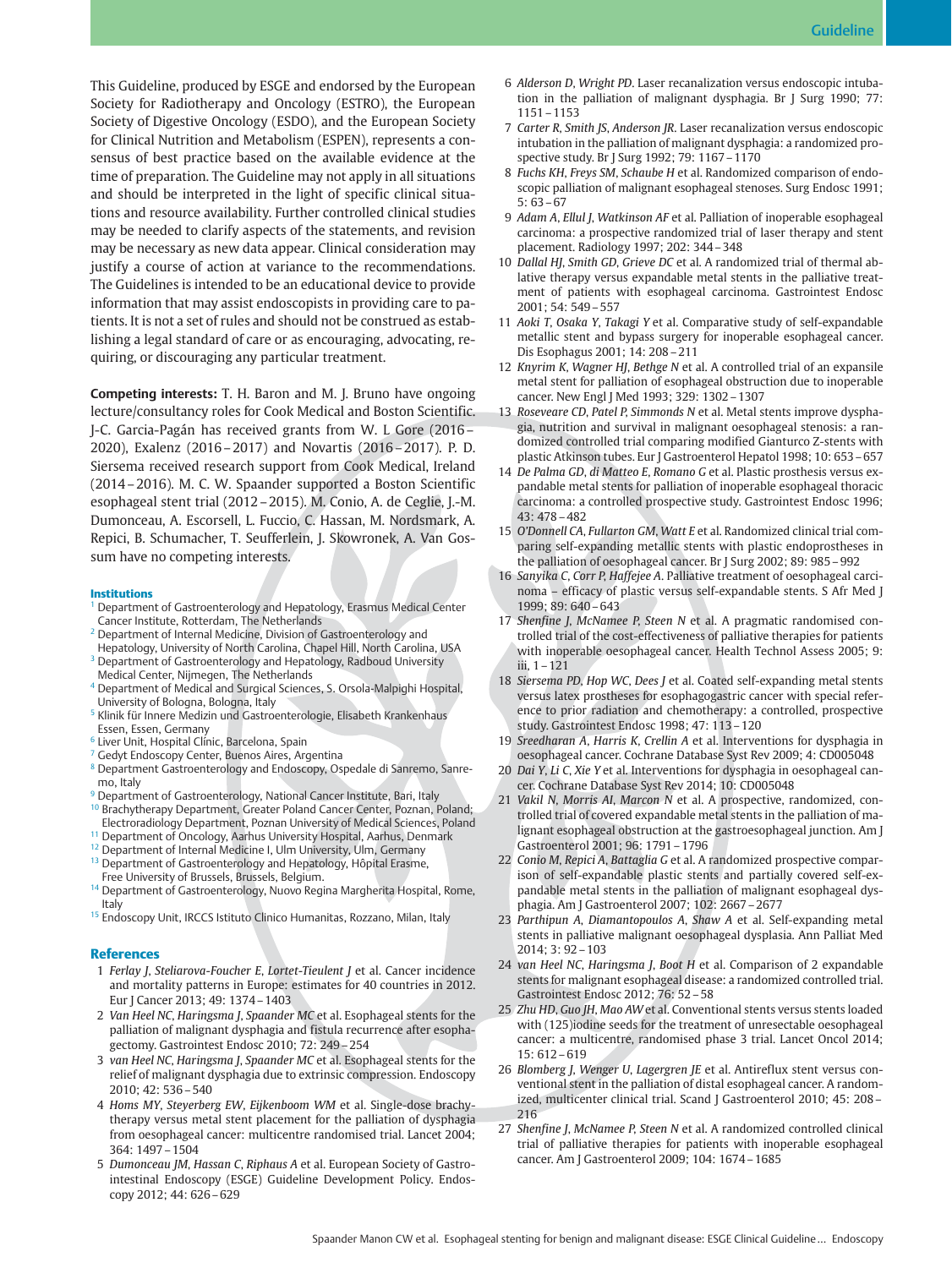- 28 Kim ES, Jeon SW, Park SY et al. Comparison of double-layered and covered Niti-S stents for palliation of malignant dysphagia. J Gastroenterol Hepatol 2009; 24: 114–119
- 29 Sabharwal T, Hamady MS, Chui S et al. A randomised prospective comparison of the Flamingo Wallstent and Ultraflex stent for palliation of dysphagia associated with lower third oesophageal carcinoma. Gut 2003; 52: 922–926
- 30 Verschuur EM, Repici A, Kuipers EJ et al. New design esophageal stents for the palliation of dysphagia from esophageal or gastric cardia cancer: a randomized trial. Am J Gastroenterol 2008; 103: 304–312
- 31 Siersema PD, Hop WC, van Blankenstein M et al. A comparison of 3 types of covered metal stents for the palliation of patients with dysphagia caused by esophagogastric carcinoma: a prospective, randomized study. Gastrointest Endosc 2001; 54: 145–153
- 32 Sgourakis G, Gockel I, Radtke A et al. The use of self-expanding stents in esophageal and gastroesophageal junction cancer palliation: a meta-analysis and meta-regression analysis of outcomes. Dig Dis Sci 2010; 55: 3018–3030
- 33 Yakoub D, Fahmy R, Athanasiou T et al. Evidence-based choice of esophageal stent for the palliative management of malignant dysphagia. World J Surg 2008; 32: 1996–2009
- 34 Power C, Byrne PJ, Lim K et al. Superiority of anti-reflux stent compared with conventional stents in the palliative management of patients with cancer of the lower esophagus and esophago-gastric junction: results of a randomized clinical trial. Dis Esophagus 2007; 20: 466–470
- 35 Wenger U, Johnsson E, Arnelo U et al. An antireflux stent versus conventional stents for palliation of distal esophageal or cardia cancer: a randomized clinical study. Surg Endosc 2006; 20: 1675–1680
- 36 Homs MY, Wahab PJ, Kuipers EJ et al. Esophageal stents with antireflux valve for tumors of the distal esophagus and gastric cardia: a randomized trial. Gastrointest Endosc 2004; 60: 695–702
- 37 Sabharwal T, Gulati MS, Fotiadis N et al. Randomised comparison of the FerX Ella antireflux stent and the ultraflex stent: proton pump inhibitor combination for prevention of post-stent reflux in patients with esophageal carcinoma involving the esophago-gastric junction. J Gastroenterol Hepatol 2008; 23: 723–728
- 38 Laasch HU, Marriott A, Wilbraham L et al. Effectiveness of open versus antireflux stents for palliation of distal esophageal carcinoma and prevention of symptomatic gastroesophageal reflux. Radiology 2002; 225: 359–365
- 39 Saranovic D, Djuric-Stefanovic A, Ivanovic A et al. Fluoroscopically guided insertion of self-expandable metal esophageal stents for palliative treatment of patients with malignant stenosis of esophagus and cardia: comparison of uncovered and covered stent types. Dis Esophagus 2005; 18: 230–238
- 40 Katsanos K, Sabharwal T, Koletsis E et al. Direct erosion and prolapse of esophageal stents into the tracheobronchial tree leading to life-threatening airway compromise. J Vasc Intervent Radiol 2009; 20: 1491– 1495
- 41 Bergquist H, Wenger U, Johnsson E et al. Stent insertion or endoluminal brachytherapy as palliation of patients with advanced cancer of the esophagus and gastroesophageal junction. Results of a randomized, controlled clinical trial. Dis Esophagus 2005; 18: 131–139
- 42 Shin JH, Song HY, Ko GY et al. Esophagorespiratory fistula: long-term results of palliative treatment with covered expandable metallic stents in 61 patients. Radiology 2004; 232: 252–259
- 43 Balazs A, Kupcsulik PK, Galambos Z. Esophagorespiratory fistulas of tumorous origin. Non-operative management of 264 cases in a 20-year period. Eur J Cardiothorac Surg 2008; 34: 1103–1107
- 44 Hürtgen M, Herber SC. Treatment of malignant tracheoesophageal fistula. Thorac Surg Clin 2014; 24: 117–127
- 45 Gore E, Currey A, Choong N. Tracheoesophageal fistula associated with bevacizumab 21 months after completion of radiation therapy. J Thorac Oncol 2009; 4: 1590–1591
- 46 Spigel DR, Hainsworth JD, Yardley DA et al. Tracheoesophageal fistula formation in patients with lung cancer treated with chemoradiation and bevacizumab. J Clin Oncol 2010; 28: 43–48
- 47 Didden P, Spaander MC, Kuipers EJ et al. Safety of stent placement in recurrent or persistent esophageal cancer after definitive chemoradiotherapy: a case series. Gastrointest Endosc 2012; 76: 426–430
- 48 Didden P, Spaander MC, Bruno MJ et al. Esophageal stents in malignant and benign disorders. Curr Gastroenterol Rep 2013; 15: 319
- 49 Sarper A, Oz N, Cihangir C et al. The efficacy of self-expanding metal stents for palliation of malignant esophageal strictures and fistulas. Eur J Cardiothorac Surg 2003; 23: 794–798
- 50 Chen YH, Li SH, Chiu YC et al. Comparative study of esophageal stent and feeding gastrostomy/jejunostomy for tracheoesophageal fistula caused by esophageal squamous cell carcinoma. PloS One 2012; 7: e42766 DOI 10.1371/journal.pone.0042766
- 51 Rodriguez AN, Diaz-Jimenez JP. Malignant respiratory-digestive fistulas. Curr Opin Pulm Med 2010; 16: 329–333
- 52 Dumonceau JM, Cremer M, Lalmand B et al. Esophageal fistula sealing: choice of stent, practical management, and cost. Gastrointest Endosc 1999; 49: 70–78
- 53 May A, Ell C. Palliative treatment of malignant esophagorespiratory fistulas with Gianturco-Z stents. A prospective clinical trial and review of the literature on covered metal stents. Am J Gastroenterol 1998; 93: 532–535
- 54 Raijman I. Endoscopic management of esophagorespiratory fistulas: expanding our options with expandable stents. Am J Gastroenterol 1998; 93: 496–499
- 55 Sharma P, Kozarek R. Practice Parameters Committee of American College of Gastroenterology. Role of esophageal stents in benign and malignant diseases. Am J Gastroenterol 2010; 105: 258–273; quiz 74
- 56 Freitag L, Tekolf E, Steveling H et al. Management of malignant esophagotracheal fistulas with airway stenting and double stenting. Chest 1996; 110: 1155–1160
- 57 Colt HG, Meric B, Dumon JF. Double stents for carcinoma of the esophagus invading the tracheo-bronchial tree. Gastrointest Endosc 1992; 38: 485–489
- 58 Albes JM, Schafers HJ, Gebel M et al. Tracheal stenting for malignant tracheoesophageal fistula. Ann Thorac Surg 1994; 57: 1263–1266
- 59 Hu Y, Zhao YF, Chen LQ et al. Comparative study of different treatments for malignant tracheoesophageal/bronchoesophageal fistulae. Dis Esophagus 2009; 22: 526–531
- 60 Sjoquist KM, Burmeister BH, Smithers BM et al. Survival after neoadjuvant chemotherapy or chemoradiotherapy for resectable oesophageal carcinoma: an updated meta-analysis. Lancet Oncol 2011; 12: 681– 692
- 61 Walsh TN. Oesophageal cancer: who needs neoadjuvant therapy? Lancet Oncol 2011; 12: 615–616
- 62 Sobin LH, Compton CC. TNM seventh edition: what's new, what's changed: communication from the International Union Against Cancer and the American Joint Committee on Cancer. Cancer 2010; 116: 5336– 5339
- 63 Nagaraja V, Cox MR, Eslick GD. Safety and efficacy of esophageal stents preceding or during neoadjuvant chemotherapy for esophageal cancer: a systematic review and meta-analysis. J Gastrointest Oncol 2014; 5: 119–126
- 64 Mariette C, Gronnier C, Duhamel A et al. Self-expanding covered metallic stent as a bridge to surgery in esophageal cancer: impact on oncologic outcomes. J Am Coll Surg 2015; 220: 287–296
- 65 van den Berg MW, Walter D, de Vries EM et al. Biodegradable stent placement before neoadjuvant chemoradiotherapy as a bridge to surgery in patients with locally advanced esophageal cancer. Gastrointest Endosc 2014; 80: 908–913
- 66 Anandavadivelan P, Lagergren P. Cachexia in patients with oesophageal cancer. Nat Rev Clin Oncol 2016; 13: 185–198 DOI 10.1038/nrclinonc.2015.200
- 67 Hébuterne X, Lemarie E, Michallet M et al. Prevalence of malnutrition and current use of nutrition support in patients with cancer. JPEN J Parenter Enteral Nutr 2014; 38: 196–204
- 68 Arends J. ESPEN guidelines for nutrition in cancer patients. Clin Nutr 2016: submitted
- 69 Kazemi-Bajestani SM, Mazurak VC, Baracos V. Computed tomographydefined muscle and fat wasting are associated with cancer clinical outcomes. Semin Cell Dev Biol 2016; 54: 2–10 DOI 10.1016/j. semcdb.2015.09.001
- 70 Weimann A, Braga M, Harsanyi L et al. ESPEN guidelines on enteral nutrition: surgery including organ transplantation. Clin Nutr 2006; 25: 224–244
- 71 Senesse P, Assenat E, Schneider S et al. Nutritional support during oncologic treatment of patients with gastrointestinal cancer: who could benefit? Cancer Treat Rev 2008; 34: 568–575
- 72 Loser C, Aschl G, Hébuterne X et al. ESPEN guidelines on artificial enteral nutrition – percutaneous endoscopic gastrostomy (PEG). Clin Nutr 2005; 24: 848–861
- 73 Toussaint E, Van Gossum A, Ballarin A et al. Enteral access in adults. Clin Nutr 2015; 34: 350–358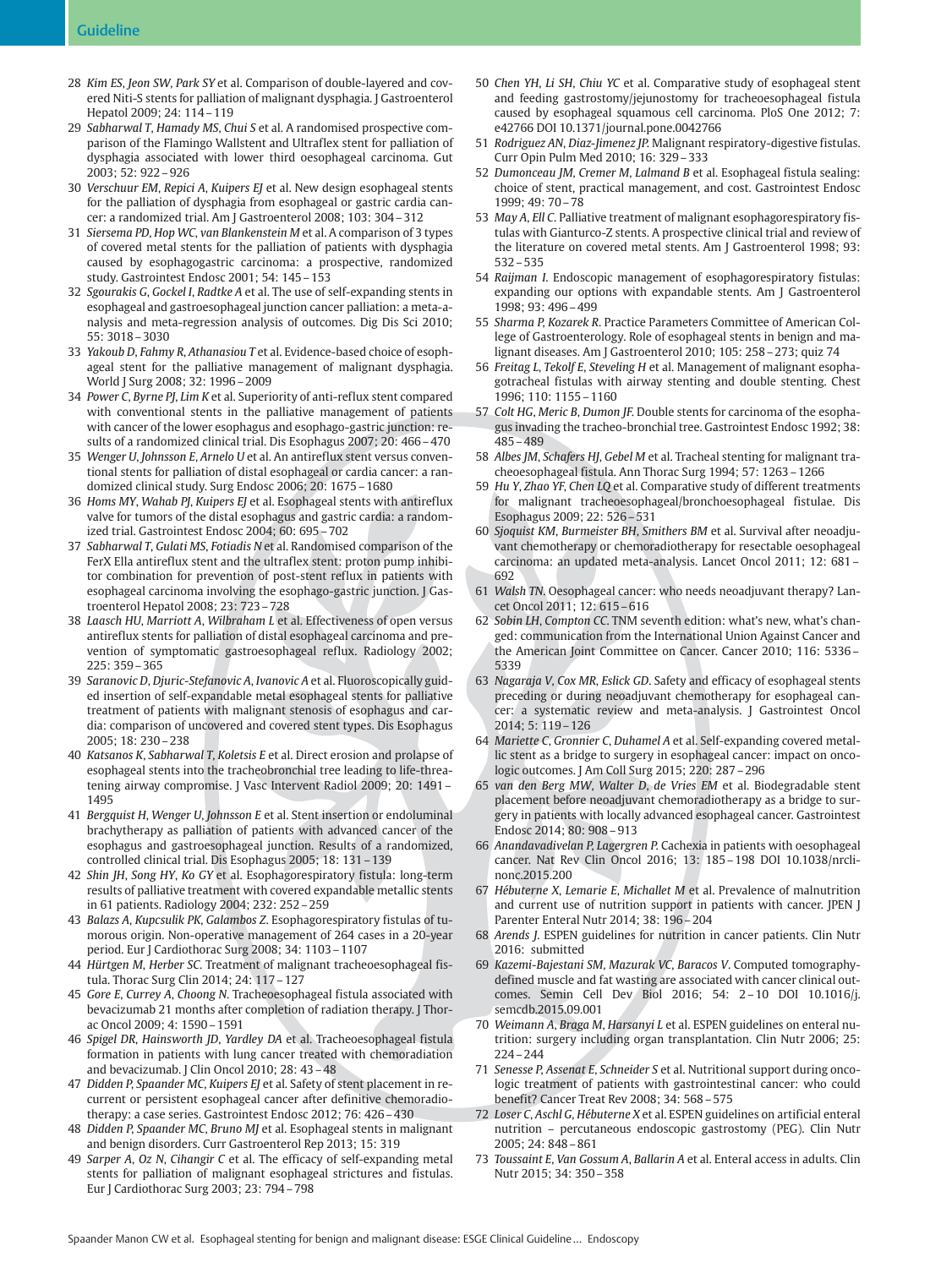- 74 Gomes CAJr, Lustosa SA, Matos D et al. Percutaneous endoscopic gastrostomy versus nasogastric tube feeding for adults with swallowing disturbances. Cochrane Database Syst Rev 2012; 3: CD008096
- 75 Corry J, Poon W, McPhee N et al. Randomized study of percutaneous endoscopic gastrostomy versus nasogastric tubes for enteral feeding in head and neck cancer patients treated with (chemo)radiation. J Med Imaging Radiat Oncol 2008; 52: 503–510
- 76 Shin JH, Song HY, Kim JH et al. Comparison of temporary and permanent stent placement with concurrent radiation therapy in patients with esophageal carcinoma. J Vasc Intervent Radiol 2005; 16: 67–74
- 77 Bergquist H, Johnsson E, Nyman J et al. Combined stent insertion and single high-dose brachytherapy in patients with advanced esophageal cancer – results of a prospective safety study. Dis Esophagus 2012; 25: 410–415
- 78 Hirdes MM, van Hooft JE, Wijrdeman HK et al. Combination of biodegradable stent placement and single-dose brachytherapy is associated with an unacceptably high complication rate in the treatment of dysphagia from esophageal cancer. Gastrointest Endosc 2012; 76: 267– 274
- 79 Park JH, Song HY, Park JY et al. Temporary stent placement with concurrent chemoradiation therapy in patients with unresectable oesophageal carcinoma: is there an optimal time for stent removal? Eur Radiol 2013; 23: 1940–1945
- 80 Song HY, Lee DH, Seo TS et al. Retrievable covered nitinol stents: experiences in 108 patients with malignant esophageal strictures. J Vasc Intervent Radiol 2002; 13: 285–293
- 81 Nishimura Y, Nagata K, Katano S et al. Severe complications in advanced esophageal cancer treated with radiotherapy after intubation of esophageal stents: a questionnaire survey of the Japanese Society for Esophageal Diseases. Int J Radiat Oncol Biol Phys 2003; 56: 1327– 1332
- 82 Zhong J, Wu Y, Xu Z et al. Treatment of medium and late stage esophageal carcinoma with combined endoscopic metal stenting and radiotherapy. Chin Med J (Engl) 2003; 116: 24–28
- 83 Javed A, Pal S, Dash NR et al. Palliative stenting with or without radiotherapy for inoperable esophageal carcinoma: a randomized trial. J Gastrointest Cancer 2012; 43: 63–69
- 84 Chen YK, Schefter TE, Newman F. Esophageal cancer patients undergoing external beam radiation after placement of self-expandable metal stents: is there a risk of radiation dose enhancement? Gastrointest Endosc 2011; 73: 1109–1114
- 85 Abu Dayyeh BB, Vandamme JJ, Miller RC et al. Esophageal self-expandable stent material and mesh grid density are the major determining factors of external beam radiation dose perturbation: results from a phantom model. Endoscopy 2013; 45: 42–47
- 86 Amdal CD, Jacobsen AB, Sandstad B et al. Palliative brachytherapy with or without primary stent placement in patients with oesophageal cancer, a randomised phase III trial. Radiother Oncol 2013; 107: 428–433
- 87 Guo JH, Teng GJ, Zhu GY et al. Self-expandable esophageal stent loaded with 125I seeds: initial experience in patients with advanced esophageal cancer. Radiology 2008; 247: 574–581
- 88 Homs MY, Hansen BE, van Blankenstein M et al. Prior radiation and/or chemotherapy has no effect on the outcome of metal stent placement for oesophagogastric carcinoma. Eur J Gastroenterol Hepatol 2004; 16: 163–170
- 89 Iraha Y, Murayama S, Toita T et al. Self-expandable metallic stent placement for patients with inoperable esophageal carcinoma: investigation of the influence of prior radiotherapy and chemotherapy. Radiat Med 2006; 24: 247–252
- 90 Rueth NM, Shaw D, D'Cunha J et al. Esophageal stenting and radiotherapy: a multimodal approach for the palliation of symptomatic malignant dysphagia. Ann Surg Oncol 2012; 19: 4223–4228
- 91 Bethge N, Sommer A, von Kleist D et al. A prospective trial of self-expanding metal stents in the palliation of malignant esophageal obstruction after failure of primary curative therapy. Gastrointest Endosc 1996; 44: 283–286
- 92 Siddiqui AA, Glynn C, Loren D et al. Self-expanding plastic esophageal stents versus jejunostomy tubes for the maintenance of nutrition during neoadjuvant chemoradiation therapy in patients with esophageal cancer: a retrospective study. Dis Esophagus 2009; 22: 216–222
- 93 Bower M, Jones W, Vessels B et al. Nutritional support with endoluminal stenting during neoadjuvant therapy for esophageal malignancy. Ann Surg Oncol 2009; 16: 3161–3168
- 94 Adler DG, Fang J, Wong R et al. Placement of Polyflex stents in patients with locally advanced esophageal cancer is safe and improves dyspha-

gia during neoadjuvant therapy. Gastrointest Endosc 2009; 70: 614–  $619$ 

- 95 Muto M, Ohtsu A, Miyata Y et al. Self-expandable metallic stents for patients with recurrent esophageal carcinoma after failure of primary chemoradiotherapy. Jpn J Clin Oncol 2001; 31: 270–274
- 96 Sumiyoshi T, Gotoda T, Muro K et al. Morbidity and mortality after selfexpandable metallic stent placement in patients with progressive or recurrent esophageal cancer after chemoradiotherapy. Gastrointest Endosc 2003; 57: 882–885
- 97 Lecleire S, Di Fiore F, Ben-Soussan E et al. Prior chemoradiotherapy is associated with a higher life-threatening complication rate after palliative insertion of metal stents in patients with oesophageal cancer. Aliment Pharmacol Ther 2006; 23: 1693–1702
- 98 Park JY, Shin JH, Song HY et al. Airway complications after covered stent placement for malignant esophageal stricture: special reference to radiation therapy. AJR Am J Roentgenol 2012; 198: 453–9
- 99 Qiu G, Tao Y, Du X et al. The impact of prior radiotherapy on fatal complications after self-expandable metallic stents (SEMS) for malignant dysphagia due to esophageal carcinoma. Dis Esophagus 2013; 26: 175–181
- 100 Repici A, Hassan C, Sharma P et al. Systematic review: the role of selfexpanding plastic stents for benign oesophageal strictures. Aliment Pharmacol Ther 2010; 31: 1268–1275
- 101 Thomas T, Abrams KR, Subramanian V et al. Esophageal stents for benign refractory strictures: a meta-analysis. Endoscopy 2011; 43: 386–393
- 102 Fuccio L, Hassan C, Frazzoni L et al. Clinical outcomes following stent placement in refractory benign esophageal stricture: a systematic review and meta-analysis. Endoscopy 2016; 48: 141–148
- 103 Canena JM, Liberato MJ, Rio-Tinto RA et al. A comparison of the temporary placement of 3 different self-expanding stents for the treatment of refractory benign esophageal strictures: a prospective multicentre study. BMC Gastroenterol 2012; 12: 70
- 104 van Halsema EE, Wong Kee Song LM et al. Safety of endoscopic removal of self-expandable stents after treatment of benign esophageal diseases. Gastrointest Endosc 2013; 77: 18–28
- 105 Ackroyd R, Watson DI, Devitt PG et al. Expandable metallic stents should not be used in the treatment of benign esophageal strictures. J Gastroenterol Hepatol 2001; 16: 484–487
- 106 Hirdes MM, Siersema PD, van Boeckel PG et al. Single and sequential biodegradable stent placement for refractory benign esophageal strictures: a prospective follow-up study. Endoscopy 2012; 44: 649–654
- 107 van Boeckel PG, Vleggaar FP, Siersema PD. A comparison of temporary self-expanding plastic and biodegradable stents for refractory benign esophageal strictures. Clin Gastroenterol Hepatol 2011; 9: 653–659
- 108 Dumonceau JM, Deviere J. Treatment of Boerhaave's syndrome using the ultraflex self-expandable stent. Gastrointest Endosc 2000; 51: 773–774
- 109 Evrard S, Le Moine O, Lazaraki G et al. Self-expanding plastic stents for benign esophageal lesions. Gastrointest Endosc 2004; 60: 894–900
- 110 Swinnen J, Eisendrath P, Rigaux J et al. Self-expandable metal stents for the treatment of benign upper GI leaks and perforations. Gastrointest Endosc 2011; 73: 890–899
- 111 Ramage JIJr, Rumalla A, Baron TH et al. A prospective, randomized, double-blind, placebo-controlled trial of endoscopic steroid injection therapy for recalcitrant esophageal peptic strictures. Am J Gastroenterol 2005; 100: 2419–2425
- 112 Wilson JL, Louie BE, Farivar AS et al. Fully covered self-expanding metal stents are effective for benign esophagogastric disruptions and strictures. J Gastrointest Surg 2013; 17: 2045–2050
- 113 Spier BJ, Sawma VA, Gopal DV et al. Intralesional mitomycin C: successful treatment for benign recalcitrant esophageal stricture. Gastrointest Endosc 2009; 69: 152–153; discussion 3
- 114 Nagaich N, Nijhawan S, Katiyar P et al. Mitomycin-C: 'a ray of hope' in refractory corrosive esophageal strictures. Dis Esophagus 2014; 27: 203–205
- 115 Repici A, Small AJ, Mendelson A et al. Natural history and management of refractory benign esophageal strictures. Gastrointest Endosc 2016: DOI 10.1016/j.gie.2016.01.053
- 116 Dzeletovic I, Fleischer DE. Self-dilation for resistant, benign esophageal strictures. Am J Gastroenterol 2010; 105: 2142–2143
- 117 Dzeletovic I, Fleischer DE, Crowell MD et al. Self dilation as a treatment for resistant benign esophageal strictures: outcome, technique, and quality of life assessment. Dig Dis Sci 2011; 56: 435–440